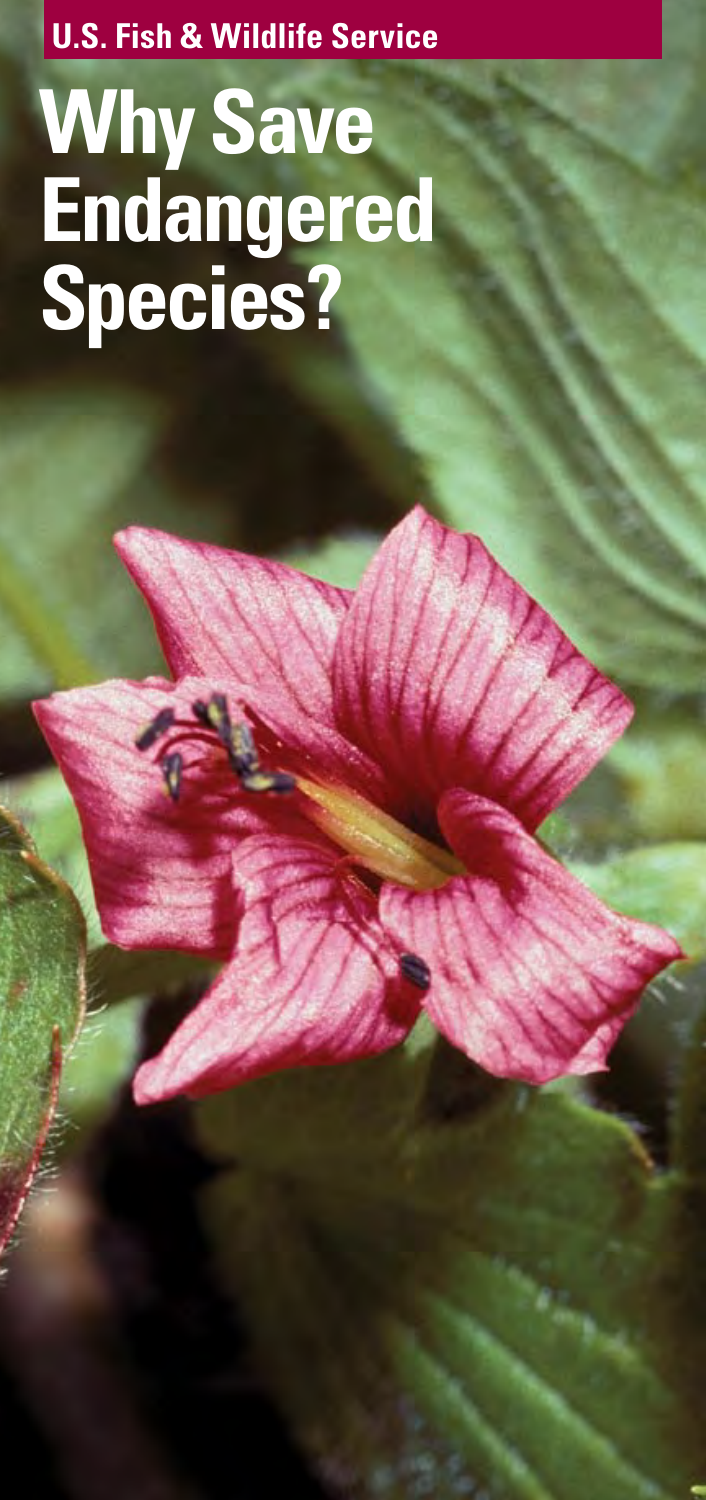*Since life began on Earth, countless creatures have come and gone, rendered extinct by naturally changing physical and biological conditions.*

*Since extinction is part of the natural order, and if many other species remain, some people ask: "Why save endangered species? Why should we spend money and effort to conserve them? How do we benefit?"*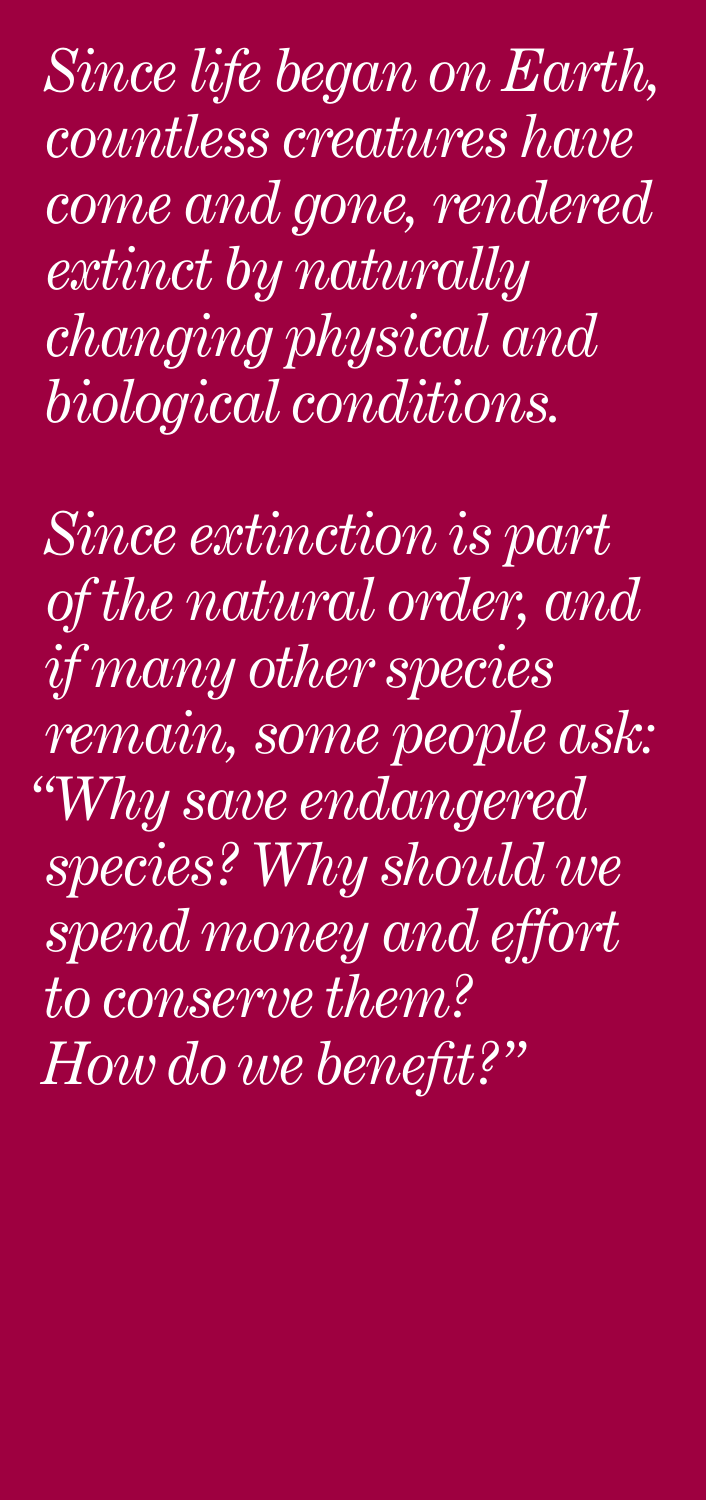Congress answered these questions in the preamble to the Endangered Species Act of 1973, recognizing that endangered and threatened species of wildlife and plants "are of esthetic, ecological, educational, historical, recreational, and scientific value to the Nation and its people." In this statement, Congress summarized convincing arguments made by scientists, conservationists, and others who are concerned by the disappearance of unique creatures. Congress further stated its intent that the Act should conserve the ecosystems upon which endangered and threatened species depend.

Although extinctions occur naturally, scientific evidence strongly indicates that the current rate of extinction is much higher than the natural or background rate of the past. The main force driving this higher rate of loss is habitat loss. Over-exploitation

> of wildlife for commercial purposes, the introduction of harmful exotic (nonnative) organisms, environmental pollution, and the spread of diseases also pose serious threats to our world's biological heritage.

*Passenger pigeons once numbered in the billions but now exist only in museums.*

Chip Clark/Smithsonian Institution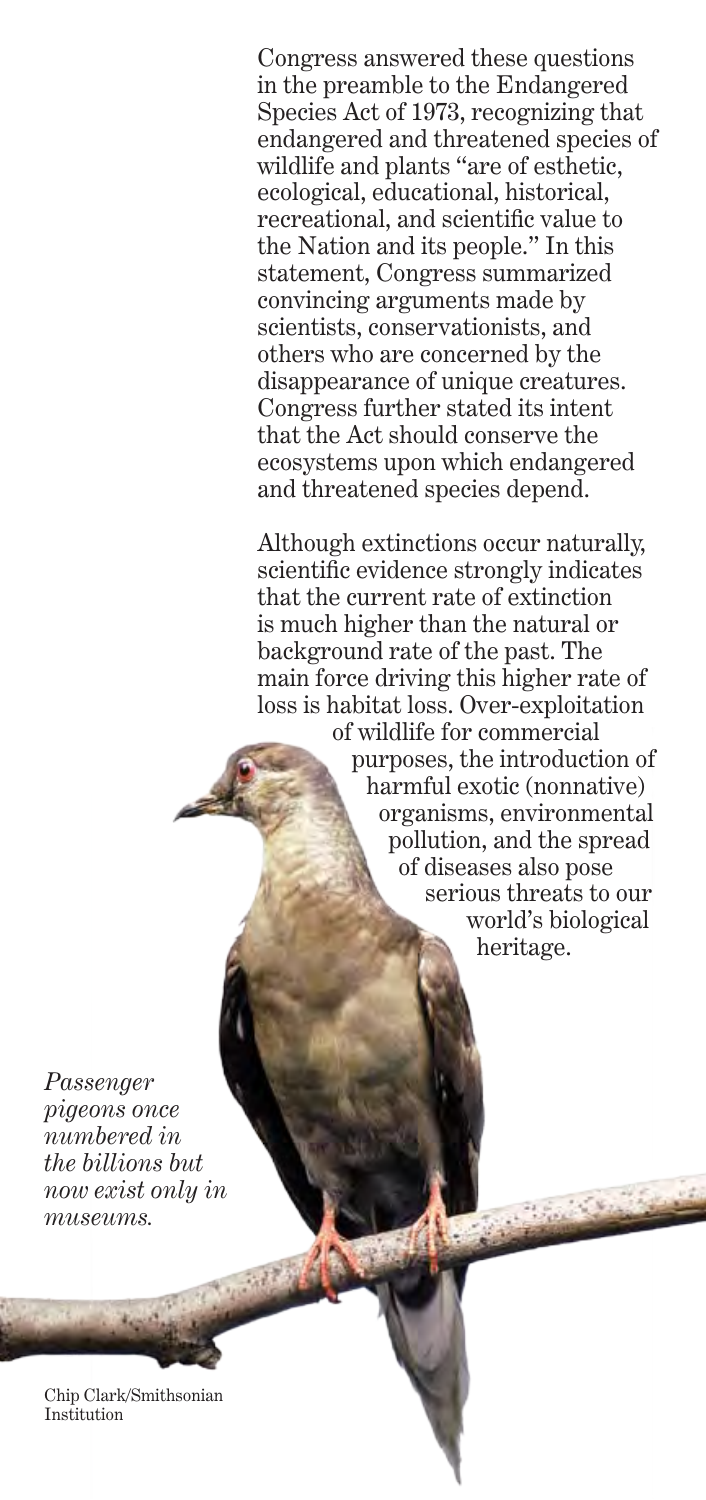Conservation actions carried out in the United States under the Endangered Species Act have been successful in preventing extinction for 99 percent of the species that are listed as endangered or threatened. However, species loss on a global scale continues to increase due to the environmental effects of human activities.

Biologists estimate that since the Pilgrims landed at Plymouth Rock in 1620, more than 500 species, subspecies, and varieties of our Nation's plants and animals have become extinct. The situation in Earth's most biologically rich ecosystems is even worse. Tropical rainforests around the world, which may contain up to one half of all living species, are losing millions of acres every year. Uncounted species are lost as these habitats are destroyed. In short, there is nothing natural about today's rate of extinction.



*Right: Former rainforest habitat*

*Below: Intact rainforest at dawn*

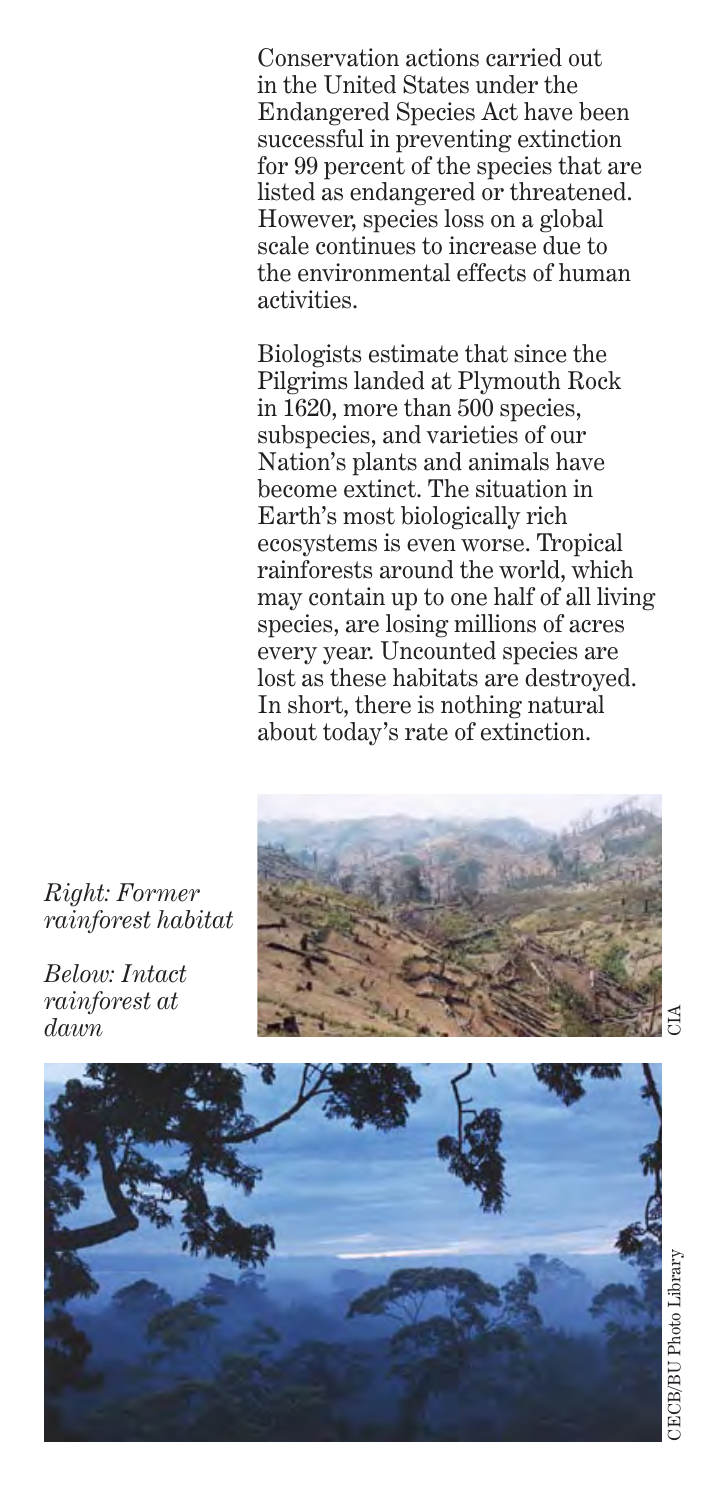

Not too long ago, almost one quarter of the trees in the Appalachian forests were American chestnuts. They helped support not only wildlife but the people living among them. Chestnuts were an important cash crop for many families. As year-end holidays approached, nuts by the railroad car were sold and shipped to northeastern cities. Chestnut timber, strong and rot resistant, was prized for building barns, fences, furniture, and other products. This photograph of the Shelton family, taken around 1920, shows the size American chestnut trees once reached.

First detected in 1904, an Asian fungus to which native chestnuts had little resistance appeared in New York City trees. The blight spread quickly, and by 1950 the American chestnut was virtually extinct except for occasional root sprouts that also became infected. Organizations such as the American Chestnut Foundation are working with plant breeders to develop a disease resistant strain and restore it to the eastern forests.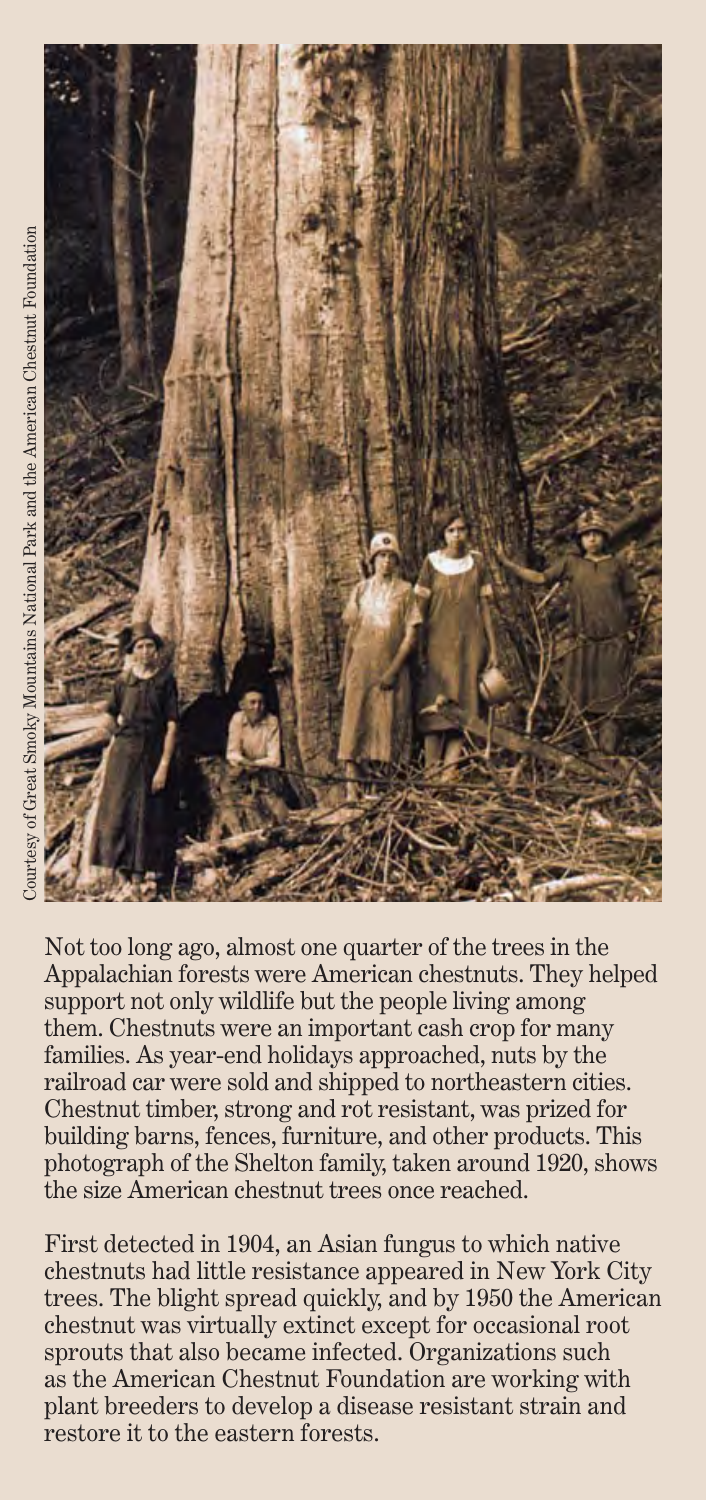# **Benefits of Natural Diversity**

How many species of plants and animals are there? Although scientists have classified approximately 1.7 million organisms, they recognize that the overwhelming majority have not yet been catalogued. Between 10 and 50 million species may inhabit our planet.

None of these creatures exists in a vacuum. All living things are part of a complex, often delicately balanced network called the biosphere. The earth's biosphere, in turn, is composed of countless ecosystems, which include plants and animals and their physical environments. No one knows how the extinction of organisms will affect the other members of its ecosystem, but the removal of a single species can set off a chain reaction affecting many others. This is especially true for "keystone" species, whose loss can transform or undermine the ecological processes or fundamentally change the species composition of the wildlife community.

*Chisos Mountain hedgehog*

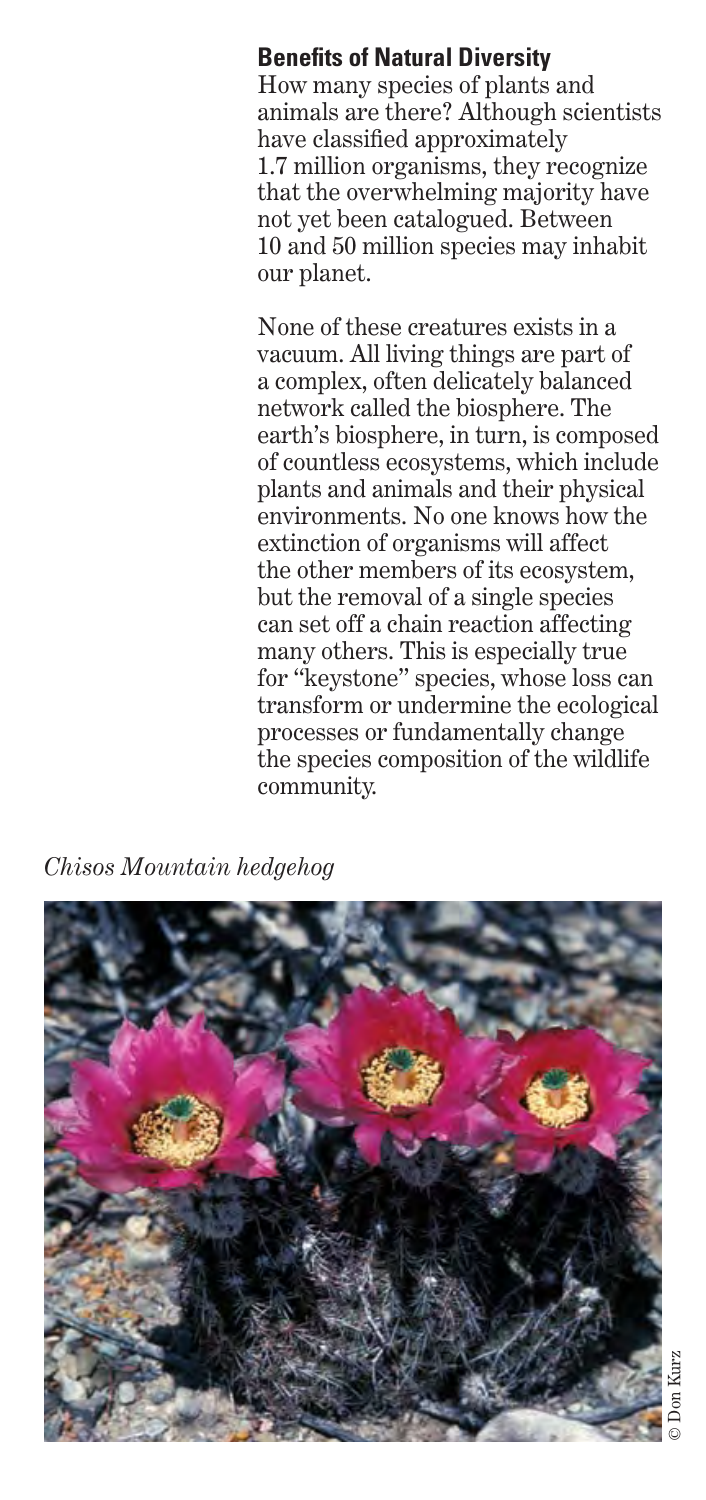

*Gray wolf*

The gray wolf is one such keystone species. When wolves were restored to Yellowstone National Park, they started to control the park's large population of elk, which had been over consuming the willows, aspen, and other trees that grew along streams. The recovery of these trees is cooling stream flows, which benefits native trout, and increases nesting habitat for migratory birds. Beavers now have willow branches to eat, and beaver dams create marshland habitat for otters, mink, and ducks. Wolves even benefit the threatened grizzly bear, since grizzlies find it easier to take over a wolf kill than to bring down their own elk.

## **Contributions to Medicine**

One of the many tangible benefits of biological diversity has been its contributions to the field of medicine. Each living thing contains a unique reservoir of genetic material that has evolved over eons. This material cannot be retrieved or duplicated if lost. So far, scientists have investigated only a small fraction of the world's species and have just begun to unravel their chemical secrets to find possible human health benefits to mankind.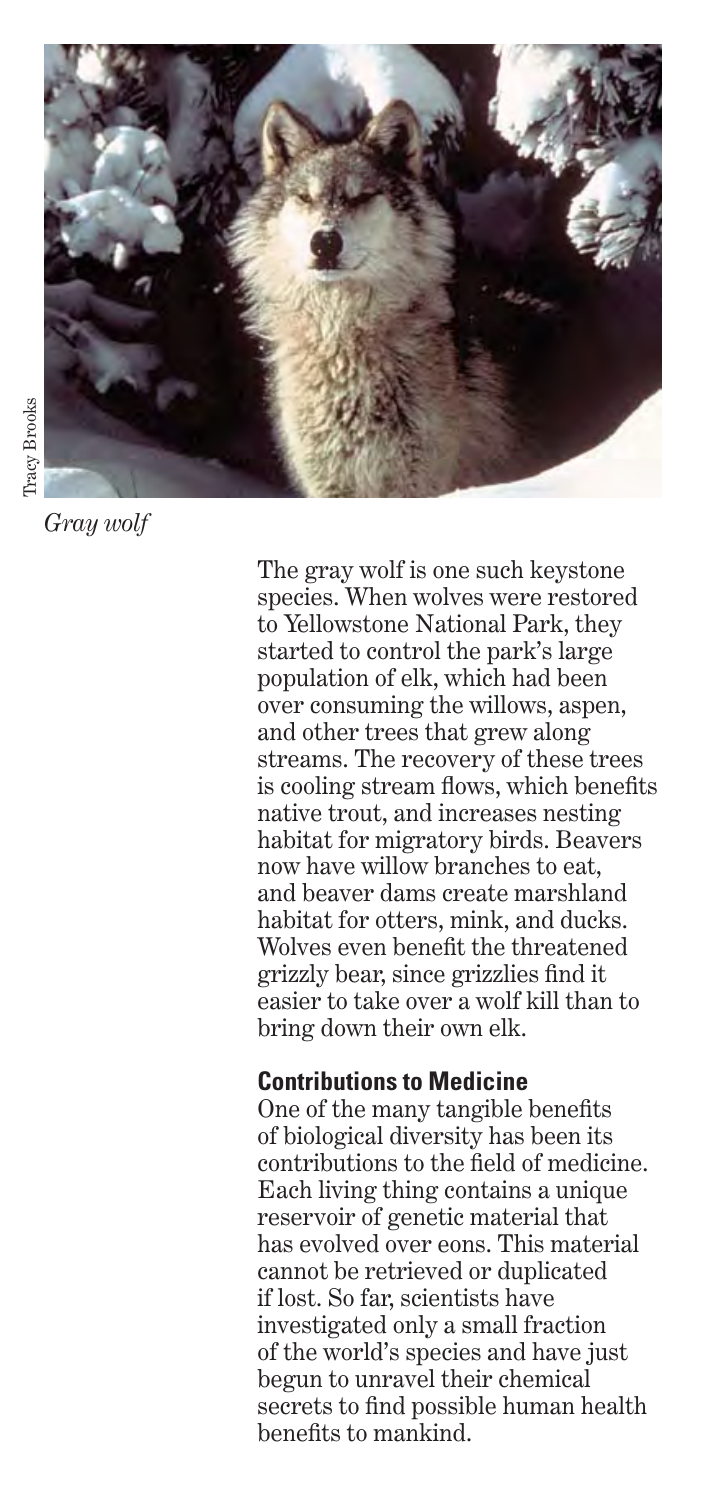No matter how small or obscure a species, it could one day be of direct importance to us all. It was "only" a fungus that gave us penicillin, and certain plants have yielded substances used in drugs to treat heart disease, cancer, and a variety of other illnesses. More than a quarter of all prescriptions written annually in the United States contain chemicals discovered in plants and animals. If these organisms had been destroyed before their unique chemistries were known, their secrets would have died with them.

A few hundred wild species have stocked our pharmacies with antibiotics, anti-cancer agents, pain killers, and blood thinners. The biochemistry of unexamined species is an unfathomed reservoir of new and potentially more effective substances. The reason is found in the principles of evolutionary biology. Caught in an endless "arms race" with other forms of life, these species have devised myriad ways to combat microbes and cancer-causing runaway cells. Plants and animals can make strange



*The rosy periwinkle, a plant native to the island of Madagascar, has yielded powerful substances effective in treating childhood leukemia and other diseases.*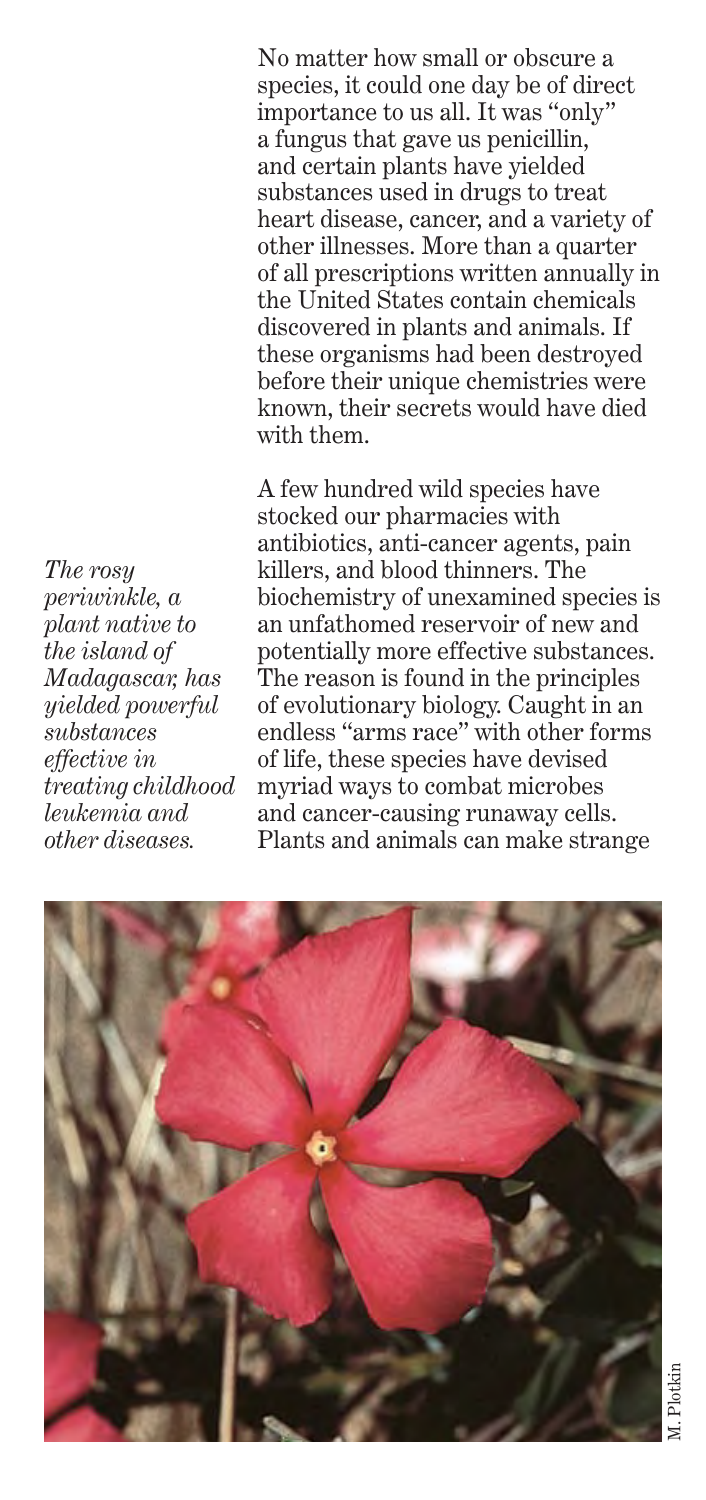Dave Powell/U.S. Forest Service ive Powell/U.S. Forest Servic

*The peeling bark of the Pacific yew, original source of the drug taxol.*



molecules that may never occur to a chemist. For example, the anti-cancer compound taxol, originally extracted from the bark of the Pacific yew tree, is "too fiendishly complex" a chemical structure for researchers to have invented on their own, said a scientist with the U.S. National Cancer Institute. Taxol has become the standard treatment for advanced cases of ovarian cancer, which strikes thousands of women every year. But until the discovery of taxol's effectiveness, the Pacific yew was considered a weed tree of no value and was routinely destroyed during logging operations.

Some of the most promising natural wonder drugs come from compounds not usually associated with healing: poisons. One pharmaceutical company is marketing a blood thinner based on the venom of the deadly saw-scaled viper. A protein from another Asian pit viper is being studied because it appears to inhibit the spread of melanoma cells, and a compound from the venom of some tarantula species may lead to new treatments for neurological disorders such as Parkinson's disease.

*Tarantula*

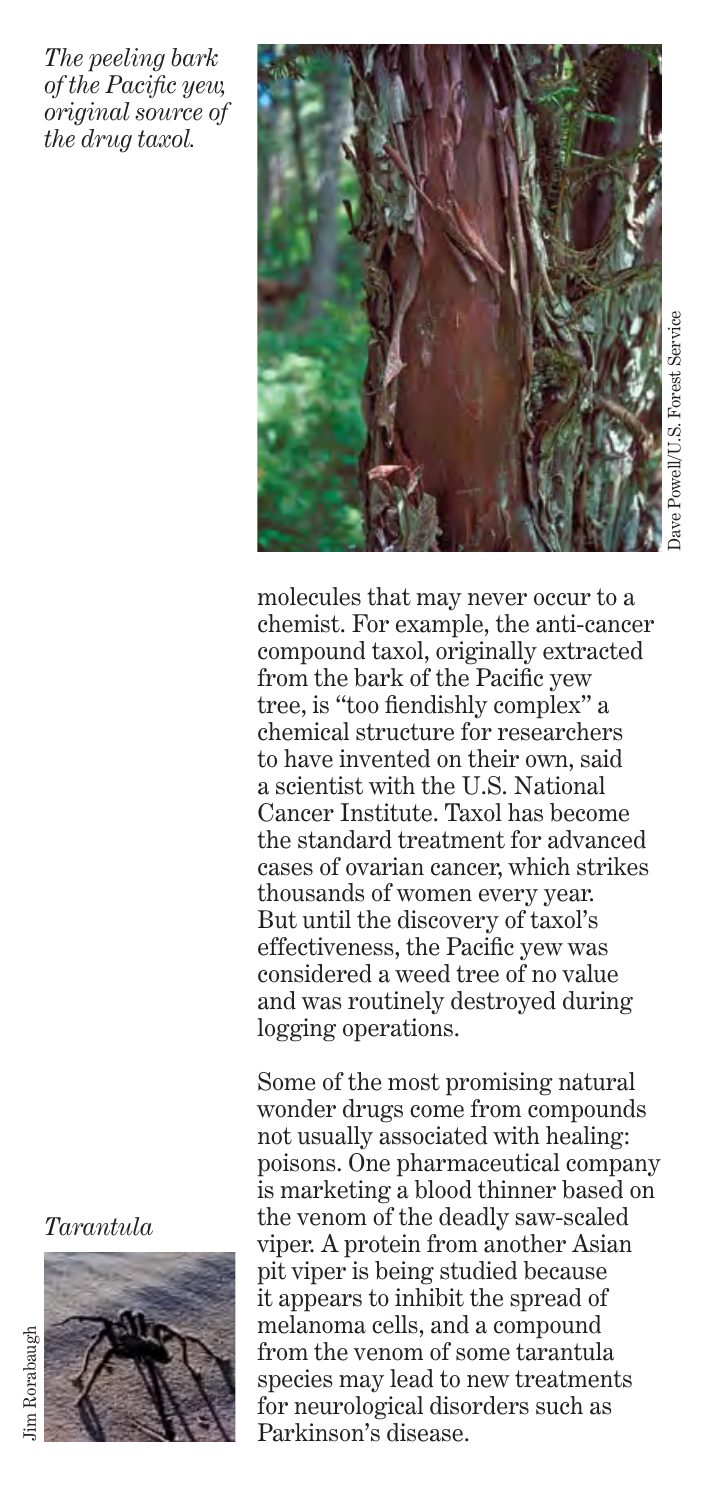*Some farmers put up nest boxes to attract bats that consume harmful insects.*

Merlin D. Tuttle/ Bat Conservation International

## **Biodiversity and Agriculture**

Many seemingly insignificant forms of life are beginning to show important benefits for agriculture. Farmers are using insects and other animals that prey on certain crop pests, as well as using plants containing natural-toxins that repel harmful insects. These are called "biological controls," and in many cases they are a safe, effective, and less expensive alternative to synthetic chemicals.

Thomas Jefferson once wrote that "the greatest service which can be rendered any country is to add a useful plant to its culture, especially a breadgrain." It has been estimated that there are almost 80,000 species

*Texas wild rice*

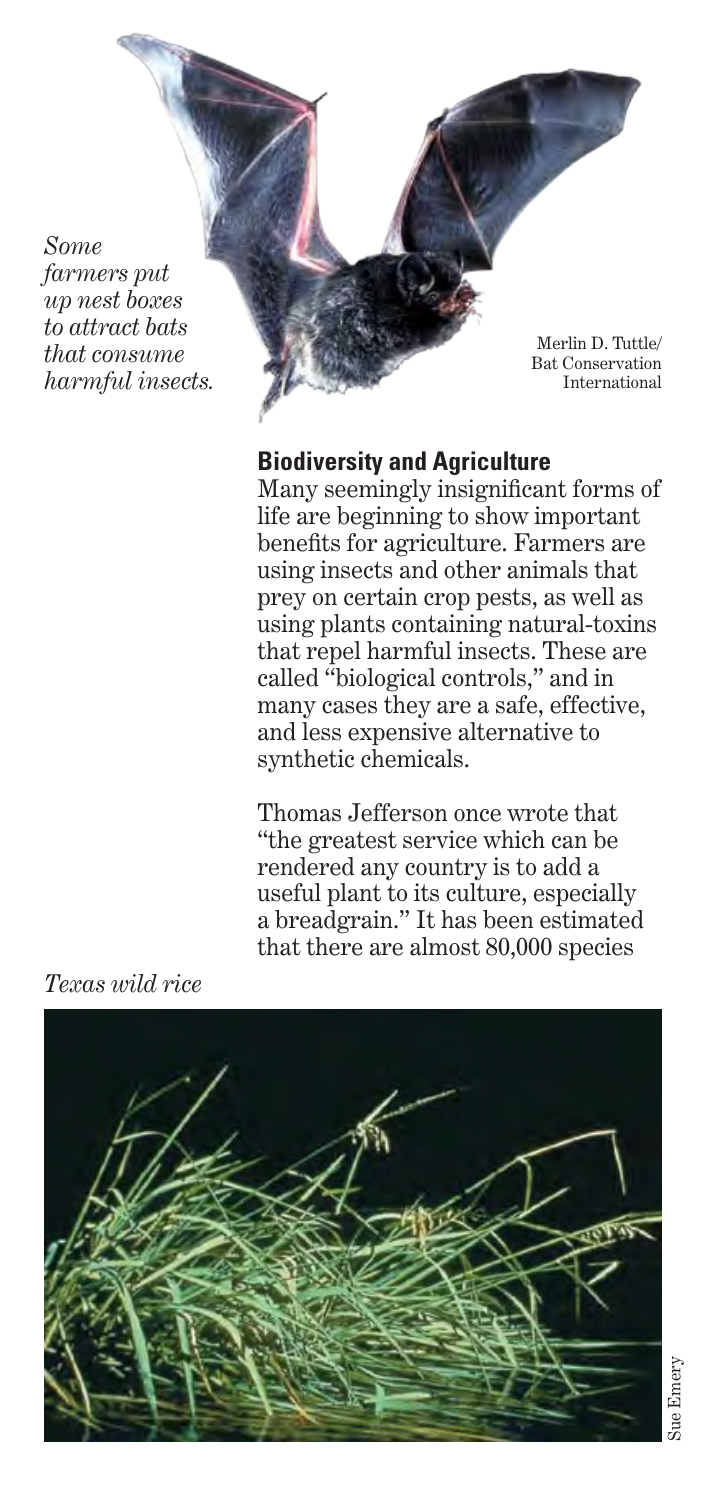of edible plants, of which fewer than 20 produce 90 percent of the world's food. If underutilized species are conserved, they could help to feed growing populations. One grain native to the Great Lakes States, Indian wild rice, is superior in protein to most domesticated rice, and its increasing commercial production earns millions of dollars annually. Crossing it with a related but endangered species, Texas wild rice, could result in a strain adaptable to other regions of the country.



*Walker's manioc is an endangered plant endemic to the Lower Rio Grande Valley of southern Texas and northeastern Mexico. It is closely related to an important crop plant, cassava, which is a staple food in many parts of the world. Walker's manioc could contain genes that provide salt, drought, cold, or disease resistance for strains of commercial cassava.*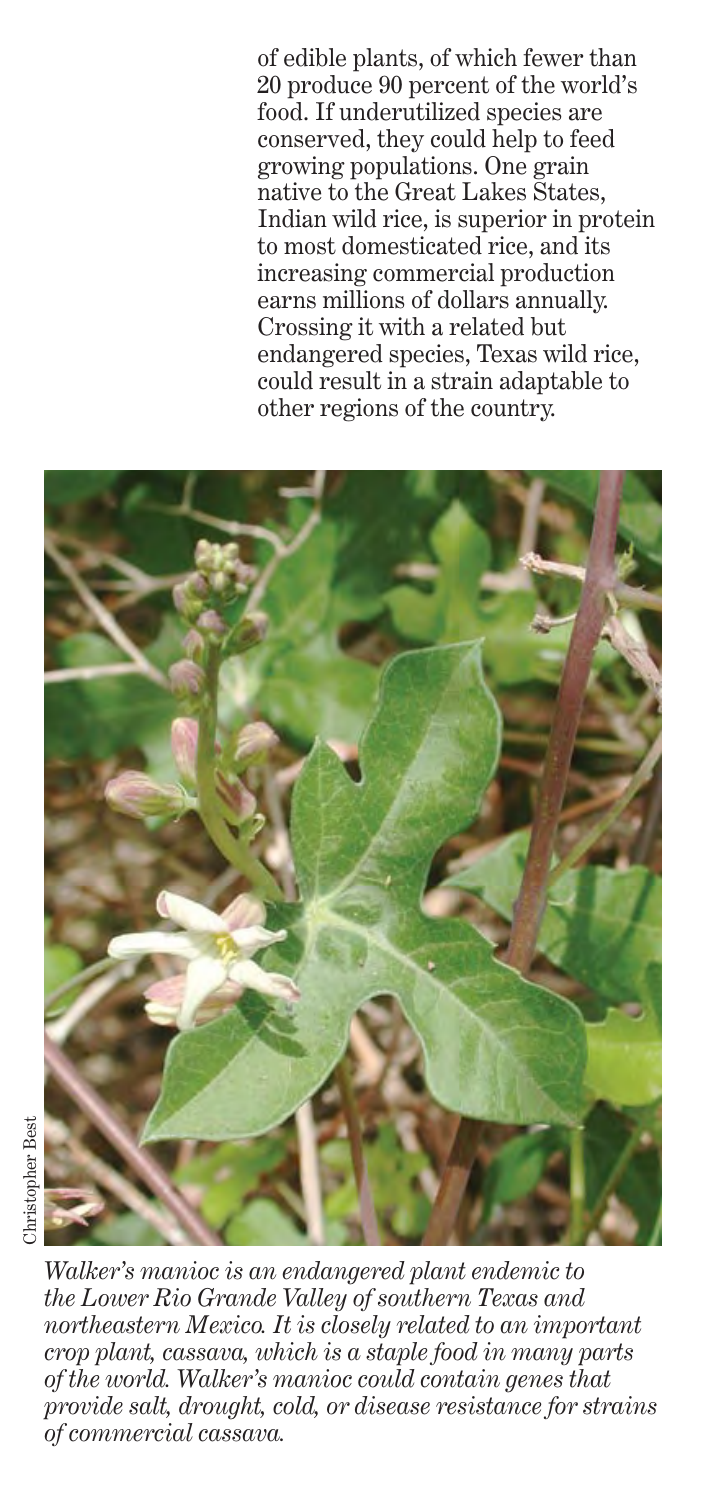

### *Peregrine falcon*

#### **Environmental Monitors**

Many individual species are uniquely important as indicators of environmental quality. The rapid decline in bald eagles and peregrine falcons in the mid-20th century was a dramatic warning of the dangers of DDT—a strong, once widely used pesticide that accumulates in body tissues. (It hampered fertility and egghatching success in these species.) In another example, lichens and certain plants like the eastern white pine are good indicators of excess ozone, sulfur dioxide, and other air pollutants. Species like these can alert us to the effects of some contaminants before more damage is done.

Freshwater mussels are also very effective environmental indicators. The eastern United States boasts the richest diversity of freshwater mussels in the world. These animals are filter feeders, drawing in water and straining out food particles. Their method of feeding helps to keep our waters clean. But because mussels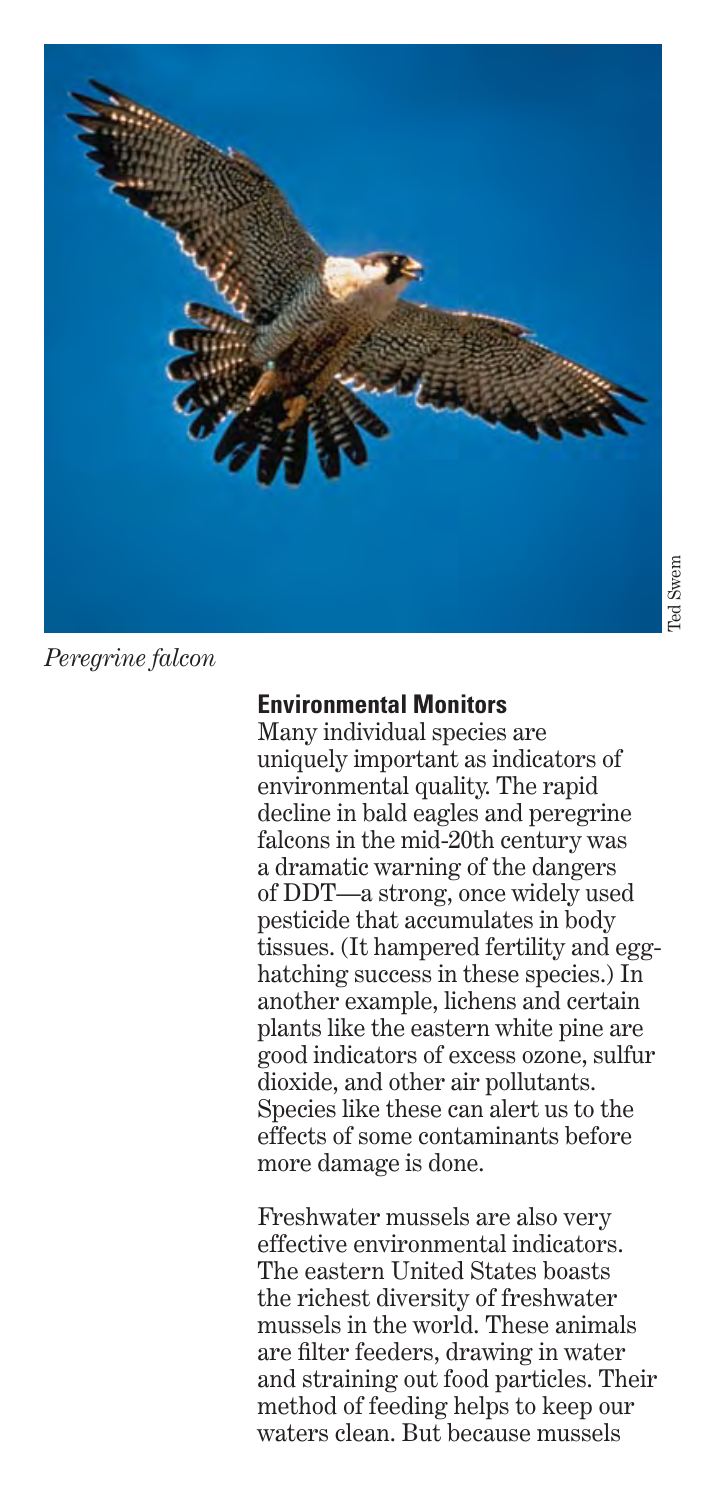

filter material from the water, they are often the first animals to be affected by water pollution. They tend to accumulate whatever toxins, such as chemicals in agricultural and industrial runoff, are present in their habitat. Too much pollution can eliminate the mussels. Other threats to mussel populations include siltation, the introduction of competing nonnative mussels, stream channelization and dredging, and the impoundment of free-flowing streams and rivers. Today, most native freshwater mussel species are considered to be endangered, threatened, or of special concern.

## *Amber darter*



*Fanshell mussel*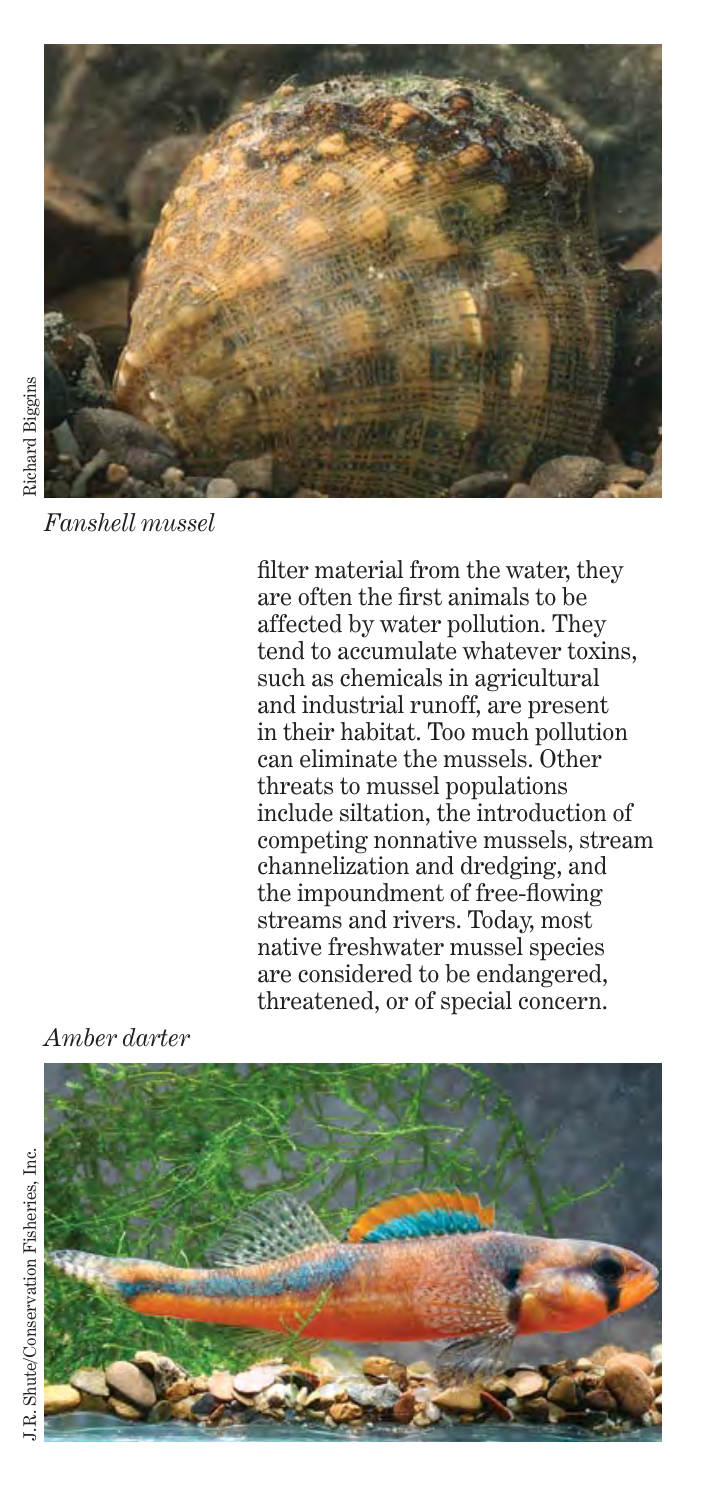# **Ecosystem Services**

As the pioneering naturalist Aldo Leopold once stated, "To keep every cog and wheel is the first precaution of intelligent tinkering." As we tinker with ecosystems through our effects on the environment, what unexpected changes could occur? One subject of increasing concern is the impacts these effects can have on "ecosystem services," which is a term for the fundamental life-support services provided by our environment. Ecosystem services include air and water purification, detoxification and decomposition of wastes, climate regulation, regeneration of soil fertility, and the production and maintenance of biological diversity. These are the key ingredients of our agricultural, pharmaceutical, and industrial enterprises. Such services are estimated to be worth trillions of dollars annually. Yet because most of these services are not traded in economic markets, they carry no price tags that could alert society to changes in their supply or declines in their functioning. We tend to pay attention only when they decline or fail.



*Wetlands, like those at the John Heinz National Wildlife Refuge near Philadelphia, clean water, control flooding, and provide quality wildlife habitat.*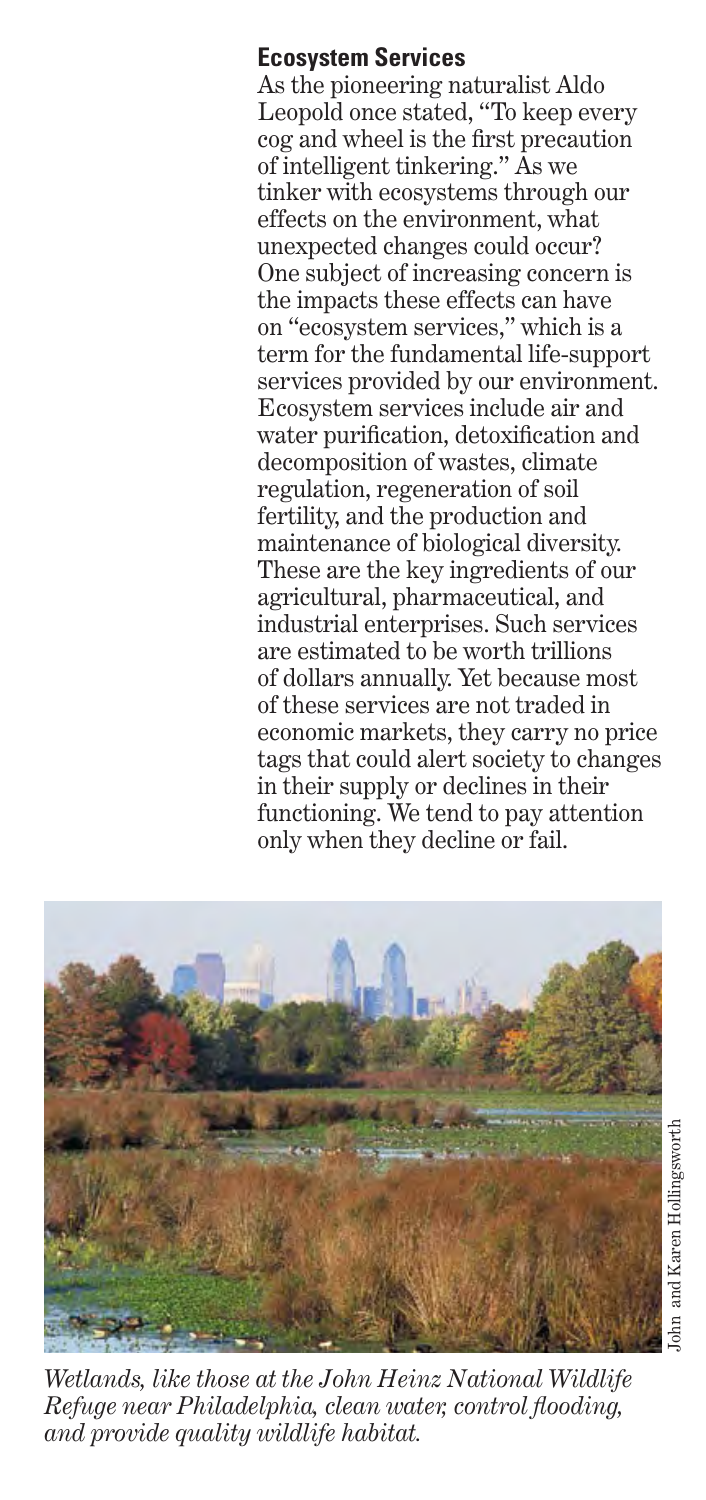

*Alpine pennycress*

An emerging field called phytoremediation is an example of the ecosystem services provided by plants. Phytoremediation is a process that uses plants to remove, transfer, stabilize, and destroy contaminants in soil and sediment. Certain plant species known as metal hyperaccumulators have the ability to extract elements from the soil and concentrate them in the easily harvested plant stems, shoots, and leaves. The alpine pennycress, for example, doesn't just thrive on soils contaminated with zinc and cadmium; it cleans them up by removing the excess metals. In the home, houseplants under some conditions can effectively remove benzene, formaldehyde, and certain other pollutants from the air.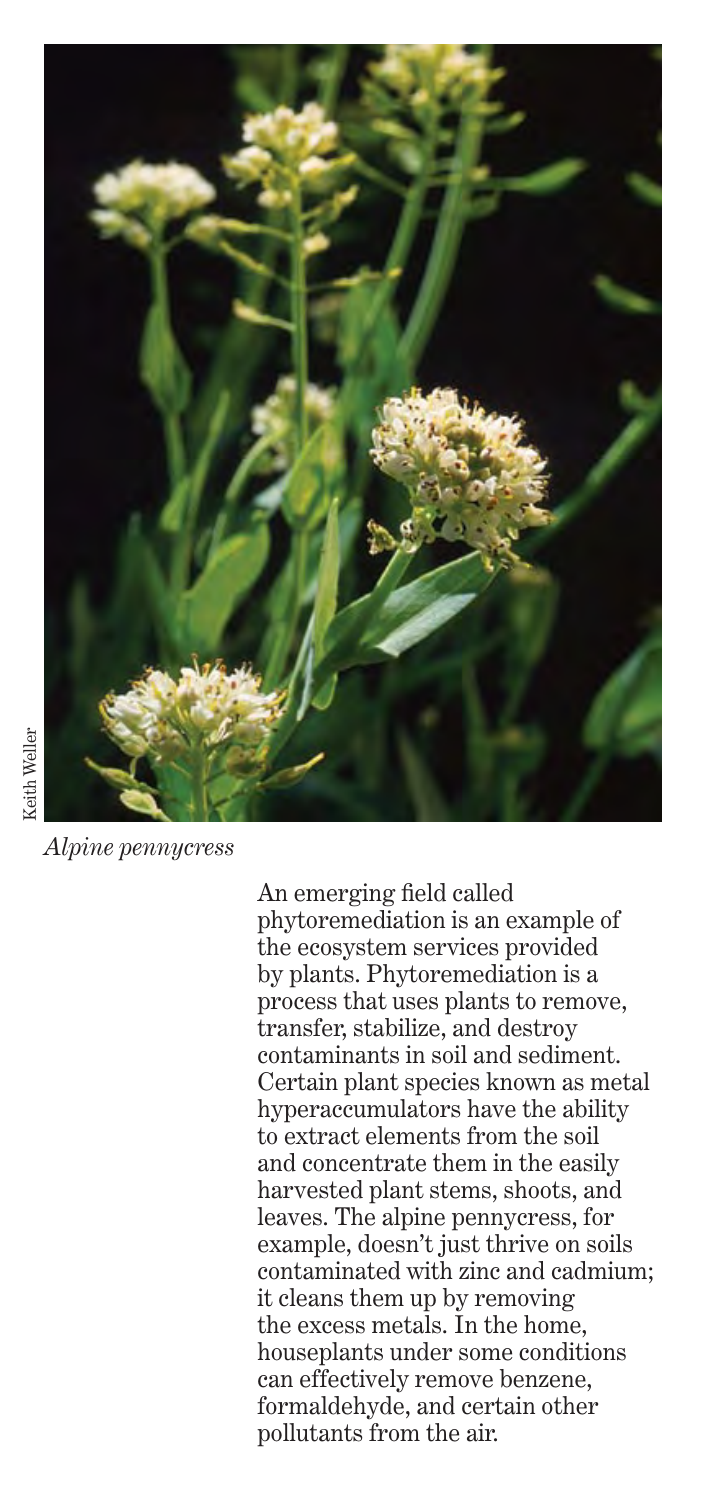

*Birdwatching at J.N. "Ding" Darling National Wildlife Refuge on Florida's Gulf Coast.*

## **Other Economic Values**

Some benefits of animals and plants can be quantified. For example, the Texas Parks and Wildlife Department calls birding "the nation's fastest growing outdoor recreation." It estimates that birders pump an estimated \$400 million each year into the state's economy. A host of small rural towns host festivals to vie for the attention of these birders. Nationwide, the benefits are even more amazing. In a recent study (Birding in the United States: A Demographic and Economic Analysis), the U.S. Fish and Wildlife Service estimated that wildlife watching—not just bird watching generated \$85 billion in economic benefits to the nation in 2001.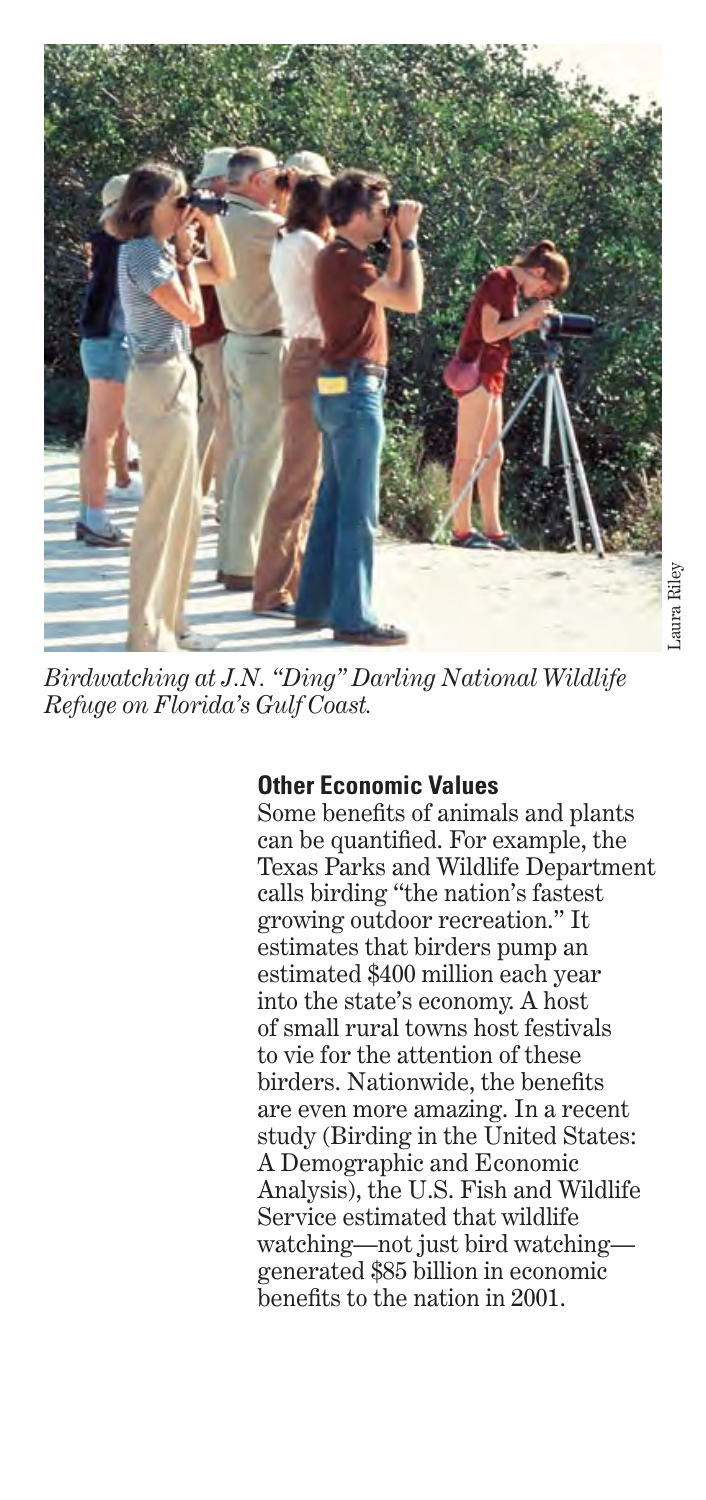

*Whooping cranes in Texas.*



*Attwater's greater prairie-chicken, another Texas bird.*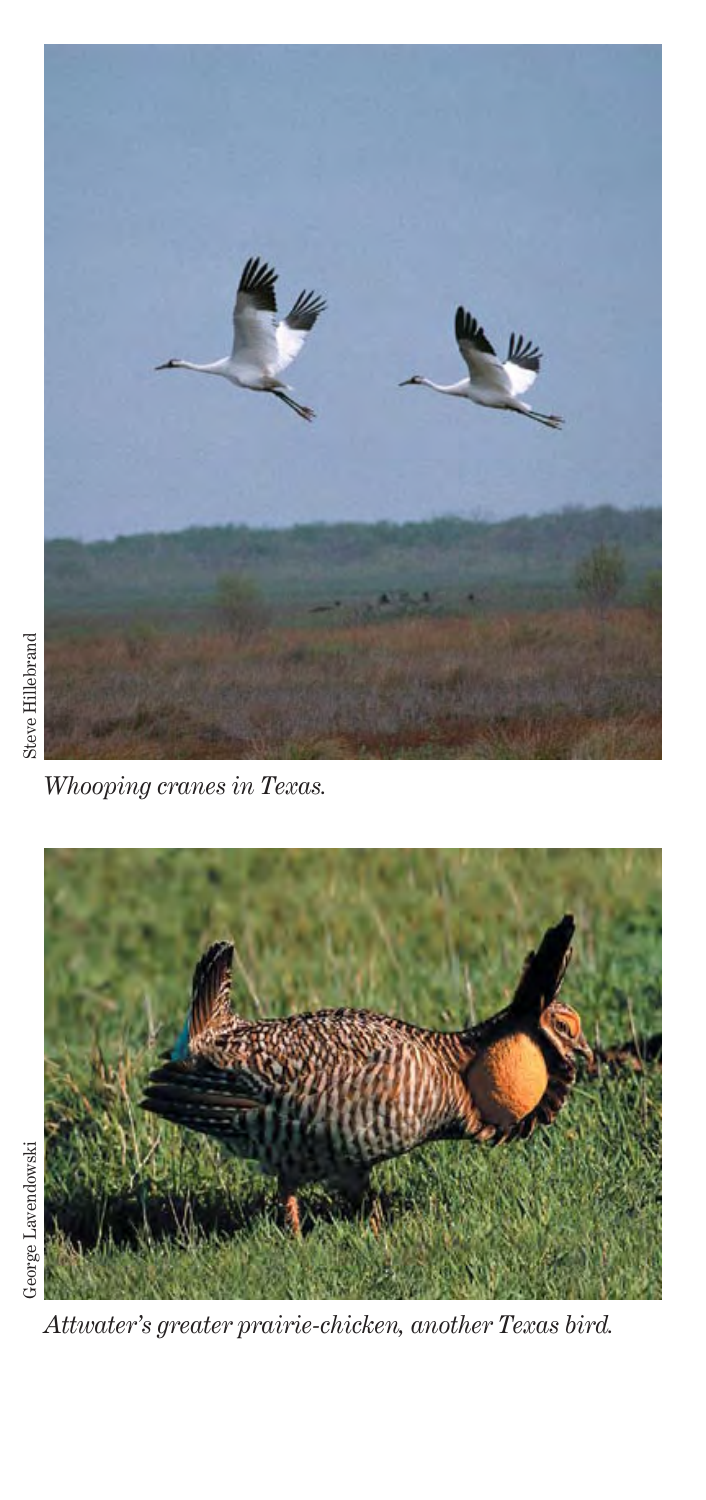## **Intangible Values**

If imperiled plants and animals lack a known benefit to mankind, should we care if they disappear? If a species evolves over millennia or is created by divine intent, do we have a right to cause its extinction? Would our descendants forgive us for exterminating a unique form of life? Such questions are not exclusive to scientists or philosophers. Many people believe that every creature has an intrinsic value. The loss of plant and animal species, they say, is not only shortsighted but wrong, especially since an extinct species can never be replaced. Eliminating entire species has been compared to ripping pages out of books that have not yet been read. We are accustomed to a rich diversity in nature. This diversity has provided inspiration for countless writers and artists, and all others who treasure variety in the natural world.



*San Francisco garter snake*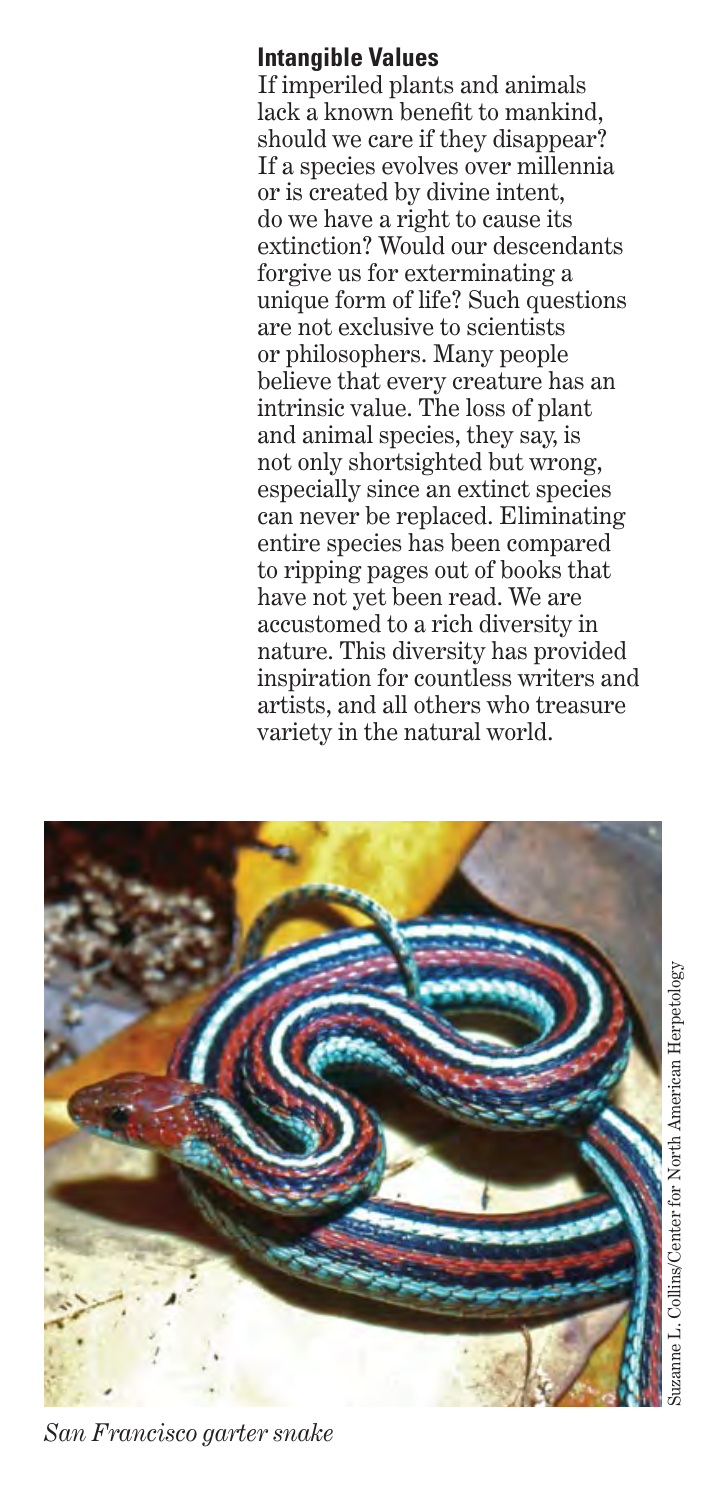

*Among its many values, wildlife is a source of inspiration. For example, the bird paintings by John James Audubon, such as this image of ivory-billed woodpeckers, are recognized as fine art. Once feared to be extinct, the ivory-bill was rediscovered recently in Arkansas.*

*In his story "The Bear," writer William Faulkner depicted a number of creatures that are now rare, including wolves, panthers, the ivory-billed woodpecker, and, of course, the animal now known as the Louisiana black bear.*